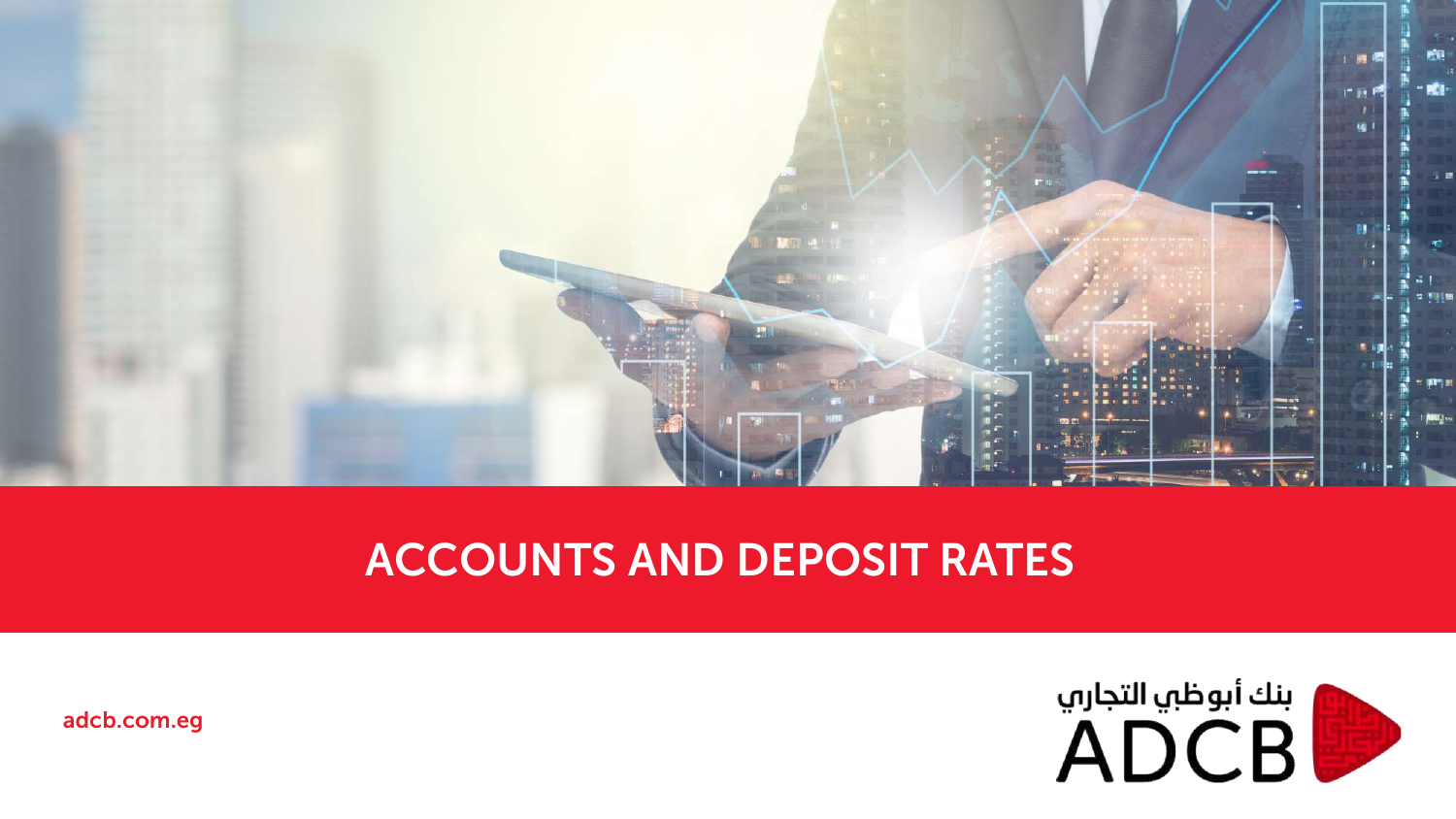| <b>Product Type</b>                | <b>Frequency of Interest</b><br><b>Payment/Tier</b> | <b>New Annual Rate starting</b><br>1st of April 2022  | Increase                |
|------------------------------------|-----------------------------------------------------|-------------------------------------------------------|-------------------------|
| EXCELLENCY CD EGP (3 YEARS) Min 1M | Monthly                                             | 12.00%                                                | 1.00%                   |
| Amwaly fixed CDS (3 YEARS)         | Monthly                                             | 11.50%                                                | 1.25%                   |
|                                    | Quarterly                                           | 11.60%                                                | 1.10%                   |
|                                    | Annually                                            | 11.75%                                                | 1.25%                   |
| <b>FIXED CDS (5YEARS)</b>          | Monthly                                             | 8.00%                                                 | 0.00%                   |
|                                    | Quarterly                                           | 8.25%                                                 | 0.00%                   |
| FIXED CDS (7 YEARS)                | Monthly                                             | 8.00%                                                 | 0.00%                   |
|                                    | Quarterly                                           | 8.25%                                                 | 0.00%                   |
| FIXED CDS (10 YEARS)               | Quarterly                                           | 7.00%                                                 | 0.00%                   |
|                                    | Annually                                            | 7.50%                                                 | 0.00%                   |
| Decreasing 3 years CD (diamond)    | Quarterly                                           | 1st Year: 8.50%<br>2nd Year: 7.50%<br>3rd Year: 6.50% | 0.00%<br>0.00%<br>0.00% |
| USD Fixed 3 years CD "Prime"       | Quarterly                                           | 2.25%                                                 | 0.00%                   |
| <b>EGP 3 Years variable CD</b>     | Monthly                                             | 8.75%                                                 | 1.00%                   |
|                                    | Quarterly                                           | 9.00%                                                 | 1.00%                   |
| <b>EGP 5 Years variable CD</b>     | Monthly                                             | 9.00%                                                 | 1.00%                   |
|                                    | Quarterly                                           | 9.25%                                                 | 1.00%                   |
| <b>EGP 7 Years variable CD</b>     | Monthly                                             | 9.25%                                                 | 1.00%                   |

×

 $\pmb{\times}$ 

 $\boldsymbol{\mathsf{x}}$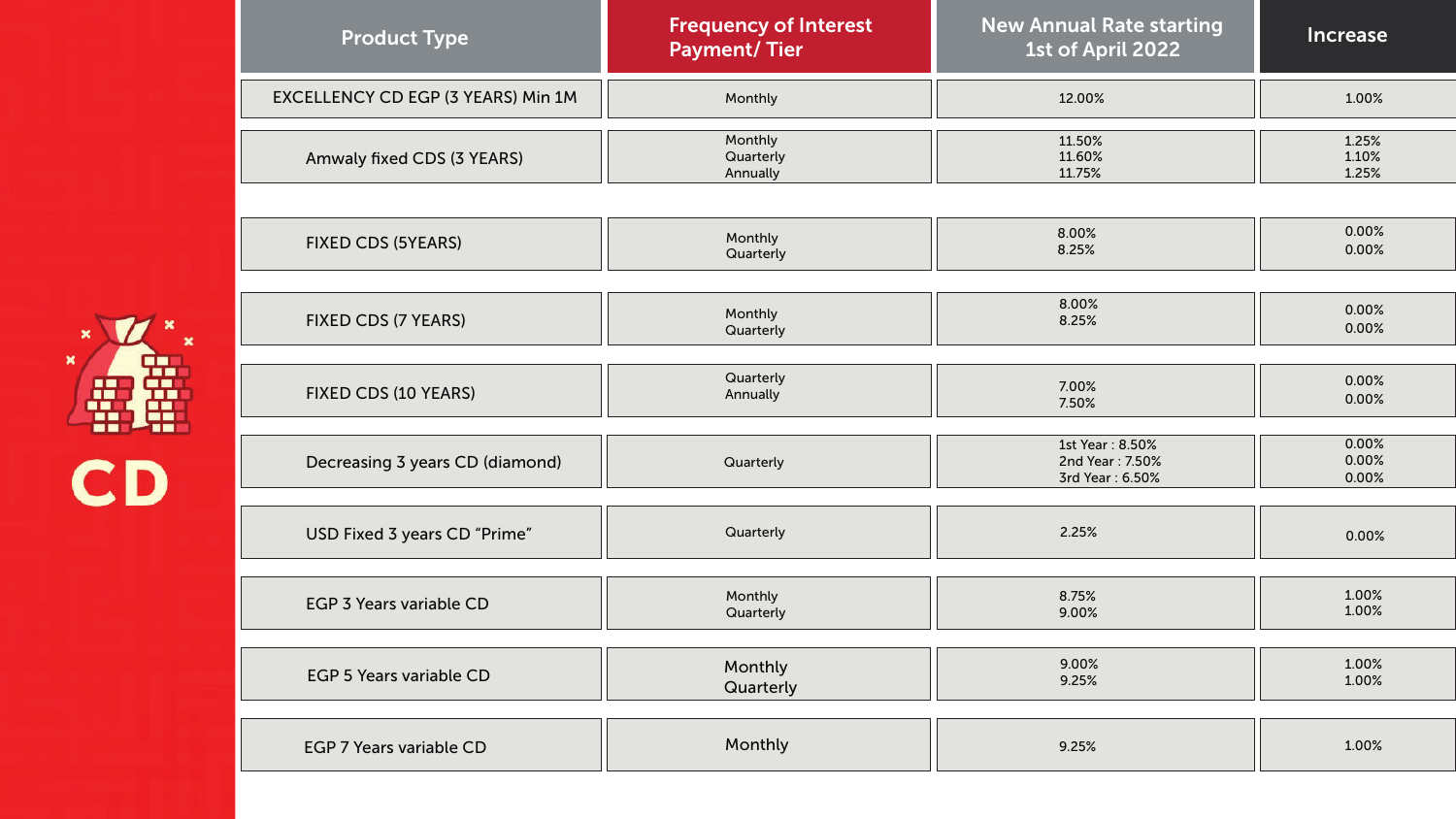

| <b>EGP TDs</b>                         | 1 week<br>2 weeks<br>1 Month<br>3 Months<br>6 Months<br>12 Months | 5.50%<br>5.50%<br>6.00%<br>6.25%<br>6.75%<br>7.00% | 0.50%<br>0.50%<br>0.50%<br>0.50%<br>0.50%<br>0.50% |
|----------------------------------------|-------------------------------------------------------------------|----------------------------------------------------|----------------------------------------------------|
| In Advance USD TD 1 year "First Green" | Upfront                                                           | 1.00%                                              | 0.00%                                              |
| The Premimum TD 1 Year EGP             | Monthly                                                           | 10.00%                                             | 1.00%                                              |
| USD TDs                                | Refer to daily rate circulated by treasury                        |                                                    |                                                    |

| ÷           | New Saving account<br>Monthly on lowest closing credit balance | 1K-50K<br>50K-100K<br>100K-500K<br>500k-750k<br>750K-1m<br>$1m-5m$<br>$5M - 10M$<br>$10m+$ | 6.00%<br>6.25%<br>6.75%<br>7.25%<br>7.50%<br>7.75%<br>8.05%<br>8.25% | 0.00%<br>0.00%<br>0.25%<br>0.25%<br>0.25%<br>0.25%<br>0.25%<br>0.25% |
|-------------|----------------------------------------------------------------|--------------------------------------------------------------------------------------------|----------------------------------------------------------------------|----------------------------------------------------------------------|
| <b>CASA</b> | "New Current Daily account                                     | 0:5k<br>5k: 50k<br>50k: 100k<br>100k: 500 k                                                | 0.00%<br>3.00%<br>4.00%<br>4.75%                                     | 0.00%<br>0.00%<br>0.00%<br>0.00%                                     |
|             | Daily Interest Credited monthly"                               | 500k: 1 MN<br>1M:3MN<br>OVER 3 MN $+$                                                      | 4.75%<br>6.50%<br>7.50%                                              | 0.00%<br>0.00%<br>0.00%                                              |